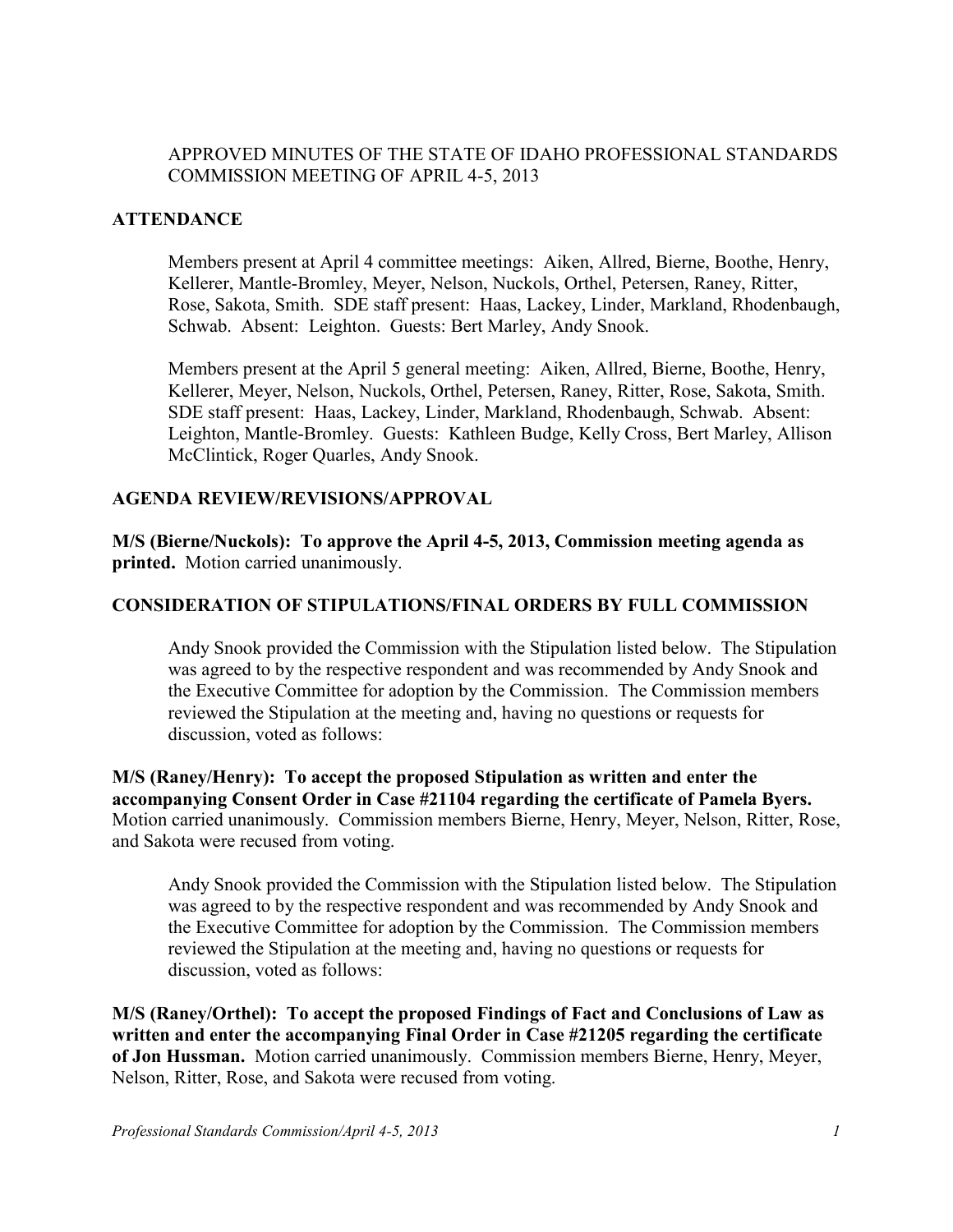Andy Snook provided the Commission with the proposed Findings of Fact, Conclusions of Law, and Final Order for their consideration in the case listed below. He reviewed the content of the proposed order and answered questions from Commission members. He also recommended the adoption of the proposed Findings of Fact and Conclusions of Law as provided and that the Commission enter an order permanently revoking the certificate of Zenna Galeria based upon her alleged misconduct.

**M/S (Raney/Kellerer): To accept the proposed Findings of Fact and Conclusions of Law as written and enter the accompanying Final Order in Case #21117 regarding the certificate of Zenna Galeria.** Motion carried unanimously. Commission members Bierne, Henry, Meyer, Nelson, Ritter, Rose, and Sakota were recused from voting.

Andy Snook reviewed the background of Professional Standards Commission Case #21108 by providing the Administrative Complaint that had been filed against and corresponding affidavits to demonstrate that Jeffrey Moore failed to respond to the Administrative Complaint. In light of Jeffrey Moore's failure to respond to the Administrative Complaint, the allegations were deemed true, and Andy Snook provided a proposed Final Order revoking Moore's certificate for the Commission's consideration.

**M/S (Petersen/Raney): To accept the proposed Findings of Fact and Conclusions of Law as written and enter the Accompanying Final Order in Case #21108 regarding the certificate of Jeffrey Moore.** Motion carried unanimously. Commission members Allred, Bierne, Henry, Meyer, Nelson, Ritter, Rose, and Sakota were recused from voting.

### **REVISED CODE OF ETHICS APPROVAL CONSIDERATION**

Commission members and Andy Snook briefly discussed the most recent revisions to the Code of Ethics for Idaho Professional Educators.

#### **M/S (Aiken/Petersen): To approve the Code of Ethics for Idaho Professional Educators as revised.**

It was noted that the revised Code of Ethics will go into effect when the 2014 legislative session ends.

#### **APPROVAL OF MINUTES**

**M/S (Bierne/Boothe): To approve the November 29-30, 2012, Commission meeting minutes as printed.** Motion carried unanimously.

#### **LEADERSHIP TEAM**

Chair Dan Sakota reported that the Leadership Team met by teleconference on March 20. They discussed the April meeting agenda; the budget; and the professional development grant applications. The next Leadership Team teleconference will be May 22.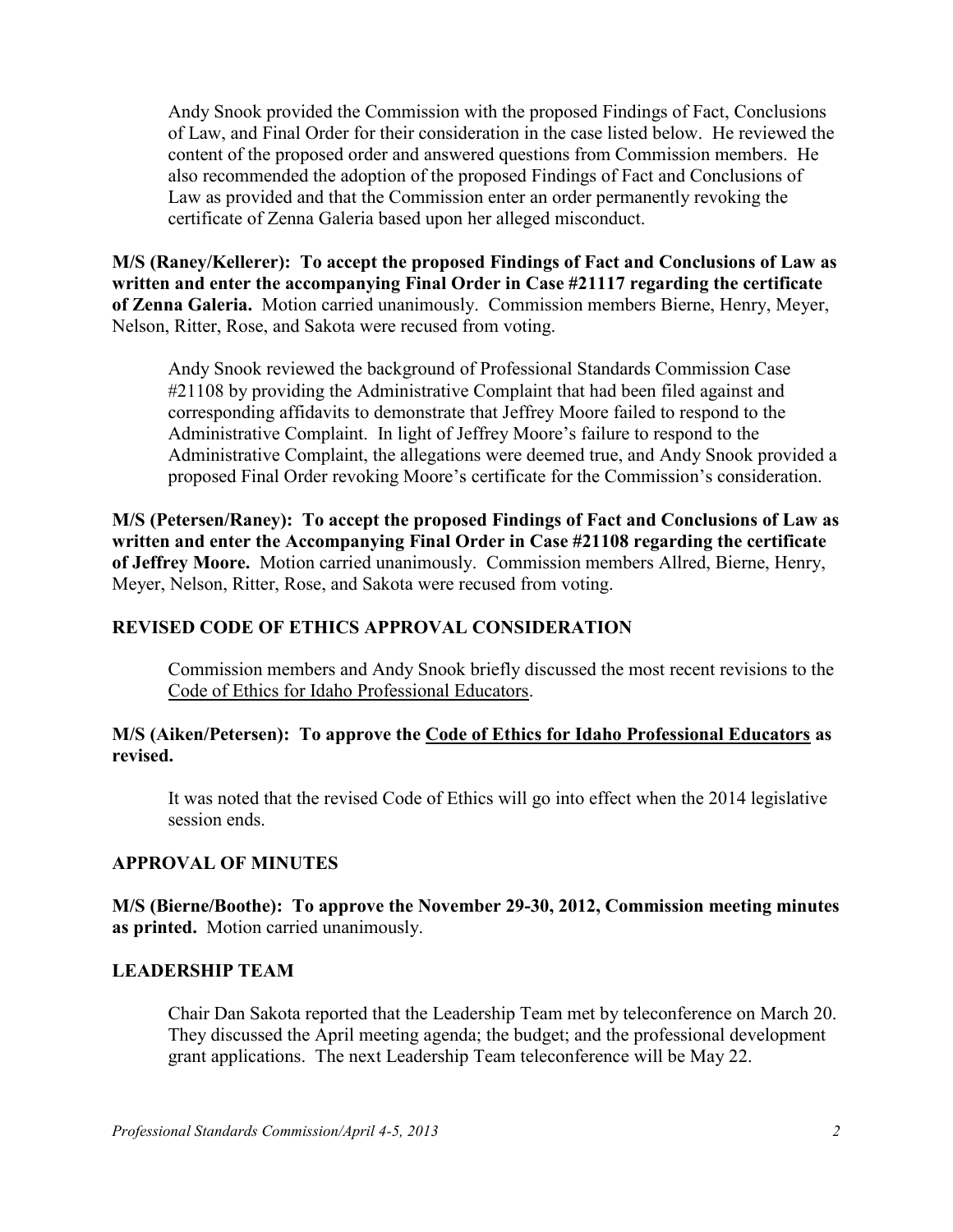During the full Commission meeting, members discussed the 2013-2014 lodging site for Commission members living outside of the Boise area.

### **M/S (Henry/Allred): To arrange for out-of-town Commission members to be lodged at the Hampton Inn in downtown Boise for the 2013-2014 academic year.** Motion carried (Rose voting no).

## **STATE BOARD REPORT**

Allison McClintick, Teacher Quality and Special Projects Manager in the State Board office, reported on a legislative item regarding scholarships that Commission members may want to make school counselors aware of. Because of the minimal amount that is appropriated for scholarships, the board thought it would be more impactful to combine all funds under one scholarship and call it the Opportunity Scholarship. The estimated number of scholarships is around 3,000 for approximately \$2,000. The State Board will be setting the actual amount for the scholarship at a future meeting based on the appropriation. The scholarships will be phased in by 2015. Those who made application for any scholarships this spring will be kept under the former scholarship program until 2014. The POW and MIA Scholarship and the Public Safety Officer Scholarship will remain the same.

Allison also added that the Governor's Task Force for Improving Education will be conducting forums around the state this month.

## **CLASSROOM TECHNOLOGY – UI/NNU/ALBERTSON FOUNDATION**

The University of Idaho and Northwest Nazarene University have received funding from the Albertson Foundation to advance preservice as well as professional development for technology integration. Cori Mantle-Bromley reported that the focus of the University of Idaho is to research the impact of technology on student learning, identifying promising practices and then disseminating those through preservice education and inservice professional development, particularly in regard to principals and superintendents. Research results will be readily available to all on web resources. Changes will be made to the preservice teacher preparation program to ensure that teacher candidates leave the program with the very best practices and have had ample opportunities to apply those, perhaps even working on an endorsement in online instruction. The university will create three skill levels of professional development to offer partnering districts and schools, interested practitioners, and mentor teachers in an effort to support quality integration, where technology is not the focus, but learning is the focus and technology is one of the available tools to assist with that learning.

Paula Kellerer reported that Northwest Nazarene University's focus, though not too unlike that of the University of Idaho, will center on what technology can do in relationship to student outcomes, thus ensuring that technology impacts student achievement in a positive way. Their plan began with preservice, was quickly expanded to their current professional development partnerships in an effort to develop the ability of the partnerships to deal effectively with technology, and was then extended to include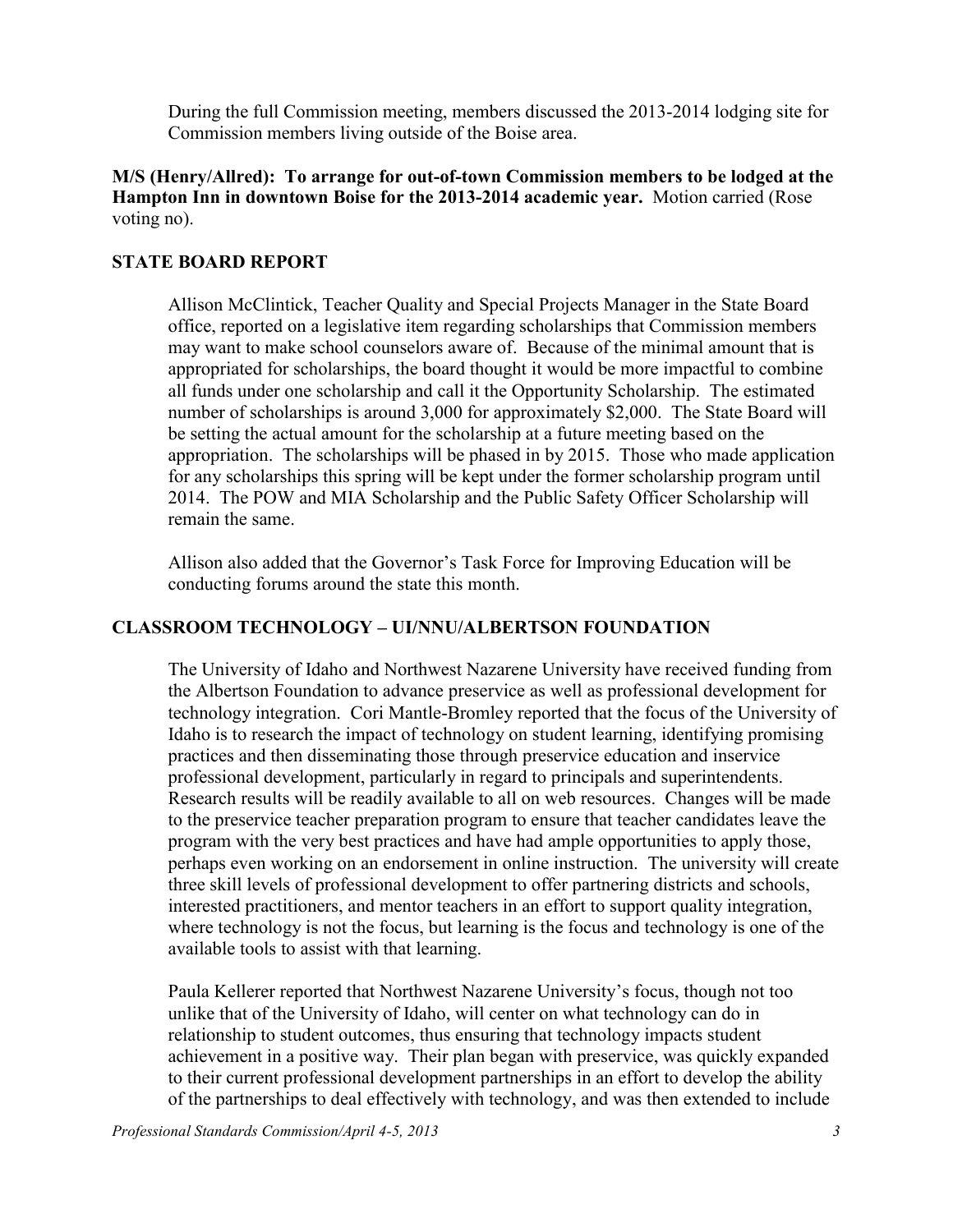full university faculty. The university will also continue to work with current inservice teachers – not just where there are purposeful partnerships with the university's preservice teachers but with those who serve students across the state.

Cori Mantle-Bromley raised a question regarding the potential for the two abovementioned universities to partner with the Department of Education on classroom technology integration in light of the Albertson Foundation funding and the \$3 million for classroom technology pilots in the public school budget. Nick Smith agreed to have someone in the department contact Cori to discuss this.

## **ADMINISTRATIVE REPORT**

Christina Linder (unless indicated otherwise) reported on the following:

- 1. Representatives of school administrators, school superintendents, special education directors, the Idaho Association of School Administrators, the Idaho Education Association, the Idaho School Boards Association, and Idaho higher education will be meeting on May 9-10 to review the administrator standards.
- 2. Implementation of Schoolnet in the institutions of higher education is currently scheduled for the spring of 2013 through the fall of 2014. A data navigator has been made available to each of the teacher preparation institutions to provide individualized coaching on familiarizing personnel with the system, planning around student data, and how best to integrate the use of student data. Components around teacher evaluation software and a professional development plan that can be added into the administrator preparation program will be added later in the implementation period.
- 3. The teacher and principal evaluation rule revisions based off of the recommendations and work of the Teacher Performance Evaluation Task Force will go to the State Board as temporary and proposed rule later this month; additionally, statute revisions have been approved and have been sent to the governor. Nick Smith explained that the significant revisions include the following: establishment of one evaluation annually for all teachers and pupil personnel certificate holders, with a minimum of two documented observations and one of which must take place before January 1; 33 percent of evaluation results to be based on multiple objective measures of growth in student achievement, including the ISAT, and 67 percent on Professional Practice aligned to the Danielson Framework; Professional Practice measures are to be made up of the two observations mentioned above as well as at least one of the following – parent/guardian input, student input, and/or portfolios; adoption of a minimum of three performance levels by the state – Unsatisfactory, Basic, and Proficient; district option of adopting a fourth performance level – Distinguished; and a requirement of administrators to show proof-of-proficiency in evaluation as a recertification requirement within the next five years (such training to be funded by the state for probably only this next year). Nick added that the principal evaluation standards remained as they were before.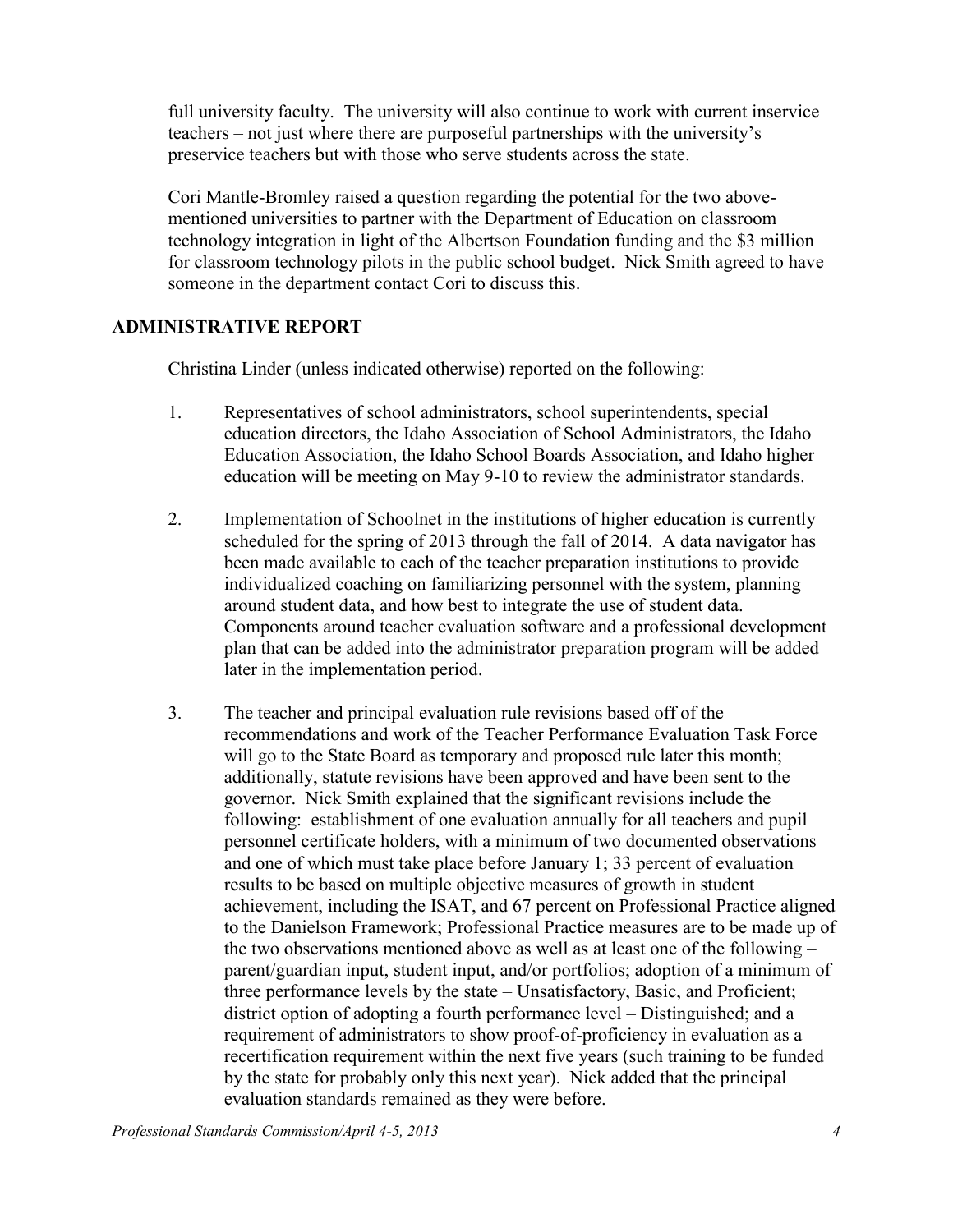- 4. The standards reviews for English Language Arts/Reading, Gifted-Talented/Library Science, and School Nurse were recently completed. The team reviewing English Language Arts/Reading increased the credit requirements in light of the increased rigor of the Idaho Common Core Standards. Further convening will be necessary for the team reviewing the School Nurse Standards.
- 5. The Idaho Higher Education Coalition now has all universities involved in looking at a common way of determining if teacher candidates are prepared for the classroom. The group is confident that every preservice teacher needs to be at least the Basic level on the Danielson Framework. They are working on determining what the state's performance assessment will look like and will develop an Individual Professional Learning Plan for new teachers. They are aligning their work with the CCSSO recommendations for "classroom-ready teachers."
- 6. In the Evaluator Training effort, 300 plus administrators in Cohorts I and II have had the face-to-face training as well as the proof-of-proficiency assessment. There will probably be sufficient funding for only online training for Cohort III. Additionally and at the beginning of next year, Cohorts I and II, and perhaps Cohort III, will get face-to-face training in coaching stances (instructive conversation/directive stance, collaborative stance, etc.).
- 7. Certification/Professional Standards staff have attended the following conferences/meetings:

Western States Certification Conference in January – Cina Lackey reported that Washington is moving away from credit compilation for certificate renewal to a professional growth plan; Utah is transitioning from accepting institutional recommendations for reciprocity to only accepting licensure from another state.

National Association of State Directors of Teacher Education and Certification (NASDTEC) Executive Board Meeting in February – Christina Linder reported that there was much discussion regarding the interstate agreement that gives states clearinghouse access and certification reciprocity; thought is being given to include reciprocity for teacher preparation as well.

NASDTEC Professional Practices Institute (PPI) Planning Meeting in February – This meeting was attended by Commission investigator Larry Callicutt. The annual PPI will be held this year in Boise on October 22-24. Christina encouraged Commission members living in the area to attend.

National Association for Alternative Certification Annual Conference in March – Cina Lackey reported that the U.S. Department of Education is exploring the implementation of an assessment for teachers similar to the bar exam for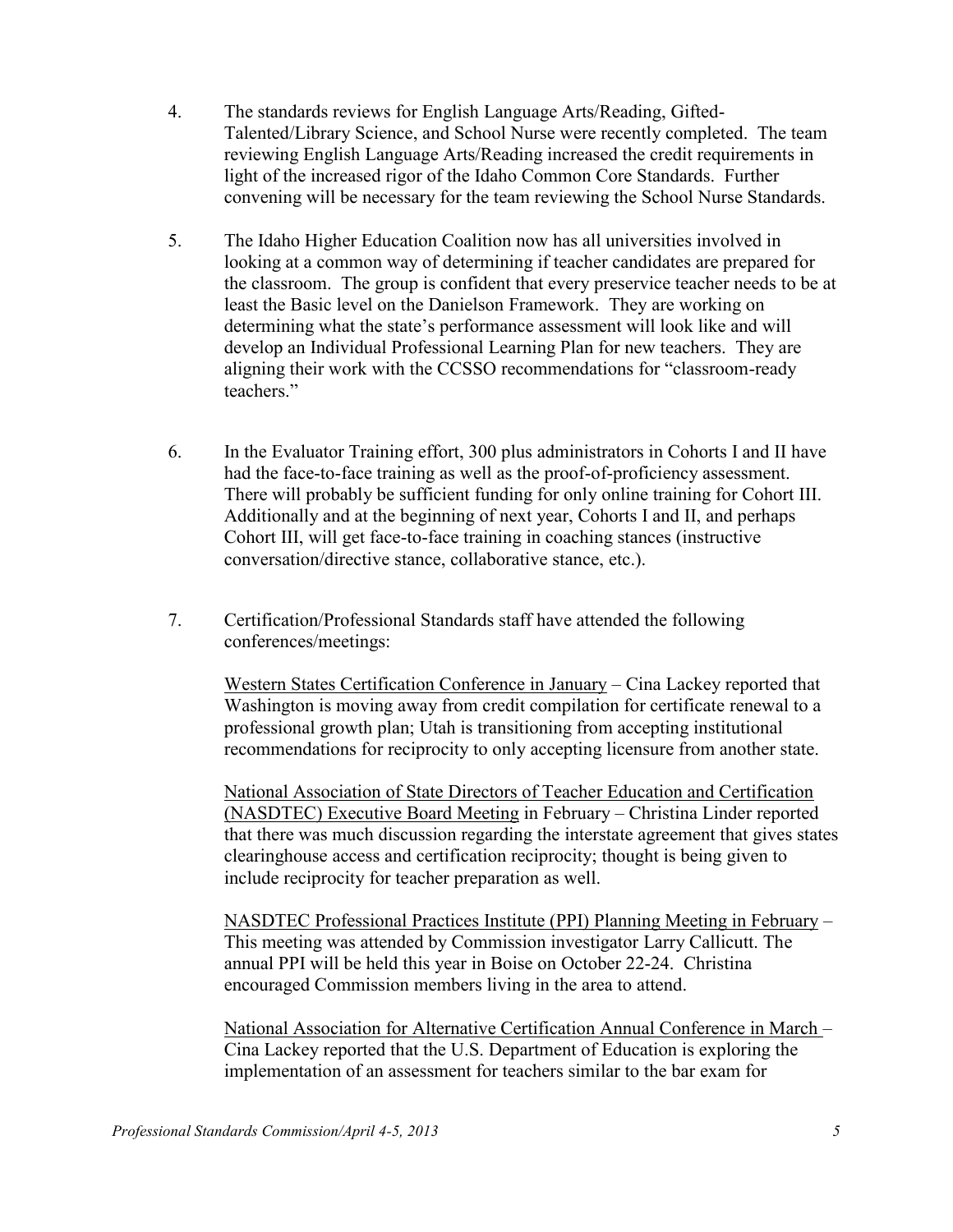attorneys; a few states are working on developing an application for supervisors for mentoring.

- 8. The work of the Idaho Mathematics Steering Committee has expanded to now developing further standards around Mathematical Thinking for Instruction work that all universities can access and create programs around. The committee is also developing preservice requirements and suggested evidence to meet the state approval process; this will be shared with deans and higher education math faculty in preparing for Idaho Core Standards in mathematics.
- 9. Christina, Katie Rhodenbaugh, and Patty Sanchez, Academic Affairs Program Manager in the State Board office, have been collaborating to streamline and standardize the approval process for higher education proposed programs. When a university submits the single initial proposal to the Council on Academic Affairs and Programs (CAAP) online system, the Commission administrator is notified electronically, and the same proposal is submitted at the same time for approval consideration at the next regularly scheduled Commission meeting. In this way, hopefully the CAAP and Commission recommendations will go to the State Board simultaneously for approval consideration. By June a flow chart and timeframe for the process should be available.
- 10. CCSSO and the Council for the Accreditation of Educator Preparation (CAEP) have put forward recommended standards. They were discussed at the IACTE meeting on April 3 and will be discussed again on May 21, when the group hopes to develop a long-term strategic plan for moving forward with policy recommendations and accountability measures in light of the recommendations.
- 11. Our Certification/Fingerprinting section recently went through an Idaho State Police audit; there were no significant findings.
- 12. State Higher Education Executive Officers (SHEEO) and the National Association of System Heads (NASH) are partnering in designing an initiative to look at teacher preparation programs. Christina, Selena Grace, and Allison McClintick (the latter two of the State Board office) are working with IACTE to coordinate the work being done by SHEEO/NASH and the CCSSO recommendations.
- 13. In light of CCSSO recommendation and at the request of Superintendent Luna, Christina will be reviewing the recent work of several other states on this topic and putting together a white paper on tiered licensure.
- 14. Upcoming events and staff participants are:

University of Idaho Program Review – Christina/Katie 2013 SCEE Summit – Christina 2013 CAEP Clinic – Katie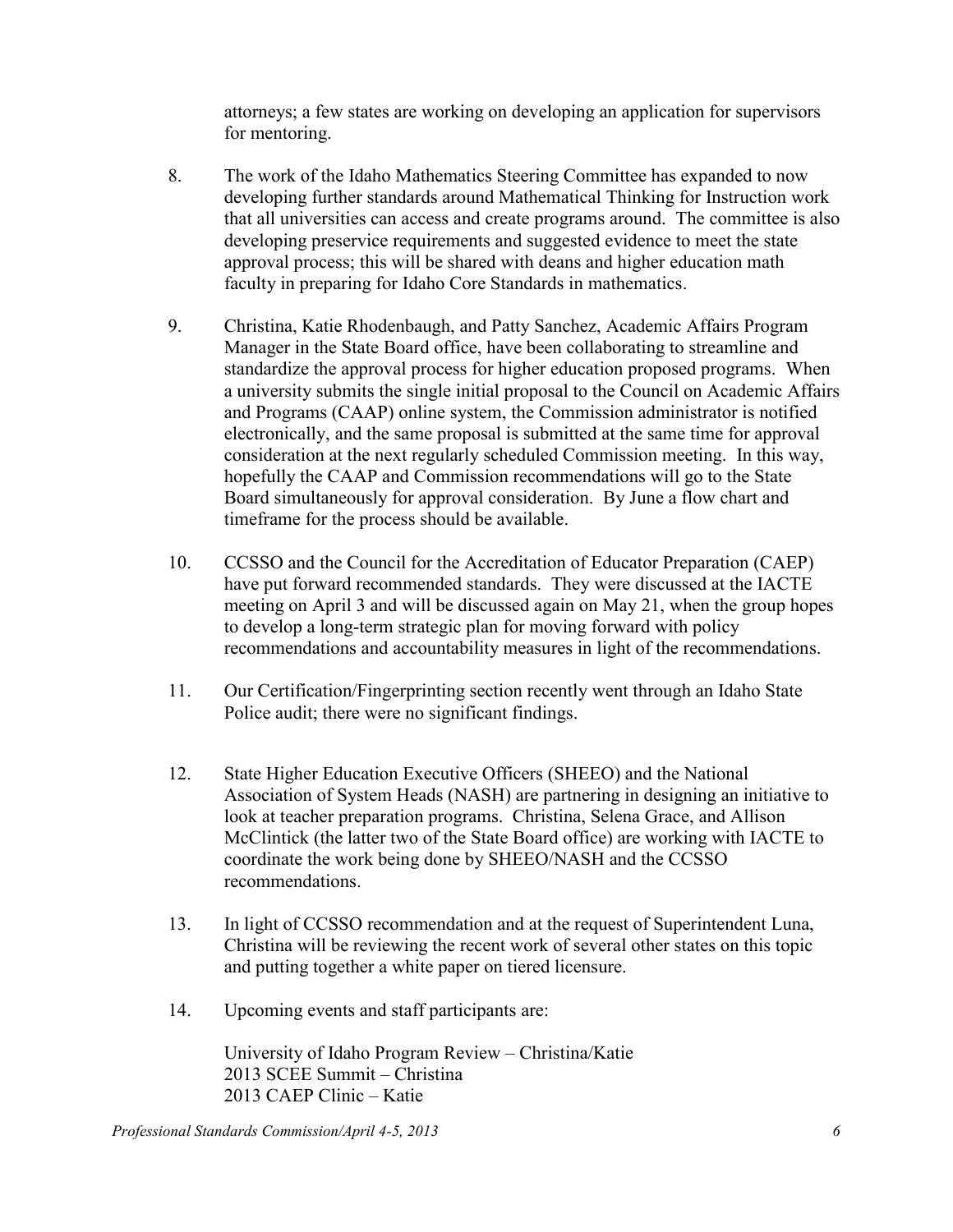2013 NASDTEC Annual Conference – Christina/Katie/Cina 2013 NASDTEC Professional Practices Institute (in Boise) - TBD

## **AUTHORIZATIONS COMMITTEE**

Chair Mikki Nuckols reported that on December 19, 2012, via a teleconference, the Authorizations Committee recommended that the Professional Standards Commission, at its April 4-5, 2013, meeting, approve the following new Teacher to New Certificate/Endorsement requests (for the 2012-2013 school year):

ASTON, Joshua, Cassia County Joint #151, Government BARBER, Mathew, Bonneville Joint #93, Economics; Geography BLAIR, Amanda, Meridian Joint #2, Health CHRISTENSEN, Stephanie, North Gem #149, Birth-Grade 3 DAVIS, Christina, Bonneville Joint #93, Standard Mathematics 6-12 DODGE, Mark, North Gem #149, Physical Education K-12; Government; Economics ELLIOTT, Leslie, Middleton #134, Generalist K-12 GERRITSEN, David, Monticello Montessori #474, All Subjects K-8 HARRIS, Cyrus, Sugar-Salem Joint #322, All Subjects K-8 HEEDER, Steven, Bear Lake County #33, Principal PreK-12 HOWE, Clinton, North Idaho Stem Charter Academy #480, Basic Mathematics 6-12 JOHANNSEN, Genevieve, Caldwell #132, Generalist K-12 JOHNSON, Dave, North Idaho Stem Charter Academy #480, All Subjects K-8 KOLSEN, Teresa, Bonneville Joint #93, Generalist K-12 LAMBERT, Pamela, Filer #413, Limited Mathematics LEPPERT, Paula, Parma #137, Library Media Manager Specialist K-12 LOPEZ, Heather, Bonneville Joint #93, All Subjects K-8 MERCER, Bryce, Boise #1, Natural Science 6-12 MINK, Jodie, Cambridge Joint #432, Natural Science 6-12 MOUNT, Andrew, Caldwell #132, Mathematics 6-12 PALMER, Travis, Kuna Joint #3, Drama PERKINS, Gretchen, Caldwell #132, Library Media Manager Specialist K-12 QUIROZ, Joshua, (approved request to amend previously approved application to include additional endorsement area) REID, Kym, New Plymouth #372, Health RICHINS, Curtis, Minidoka County Joint #331, Limited Mathematics RILEY, Betty, Caldwell #132, English 6-9 RUFF, Charles, Caldwell #132, Mathematics 6-12 SMITH, Timothy, Meridian Joint #2, Spanish 6-12 TAYLOR, Robert, Meridian Joint #2, Standard Mathematics 6-12 UPTMOR, Adam, Mountain View #244, Government VERITY, James, Caldwell #132, Physical Science VITEK, Amy, Legacy Charter School #478, All Subjects K-8 VOGT, Klaire, Troy #287, Principal WEATHERBY, Laura, Kuna Joint #3, American Government; Political Science WEEKS, Austin, Meridian Joint #2, Standard Mathematics 6-12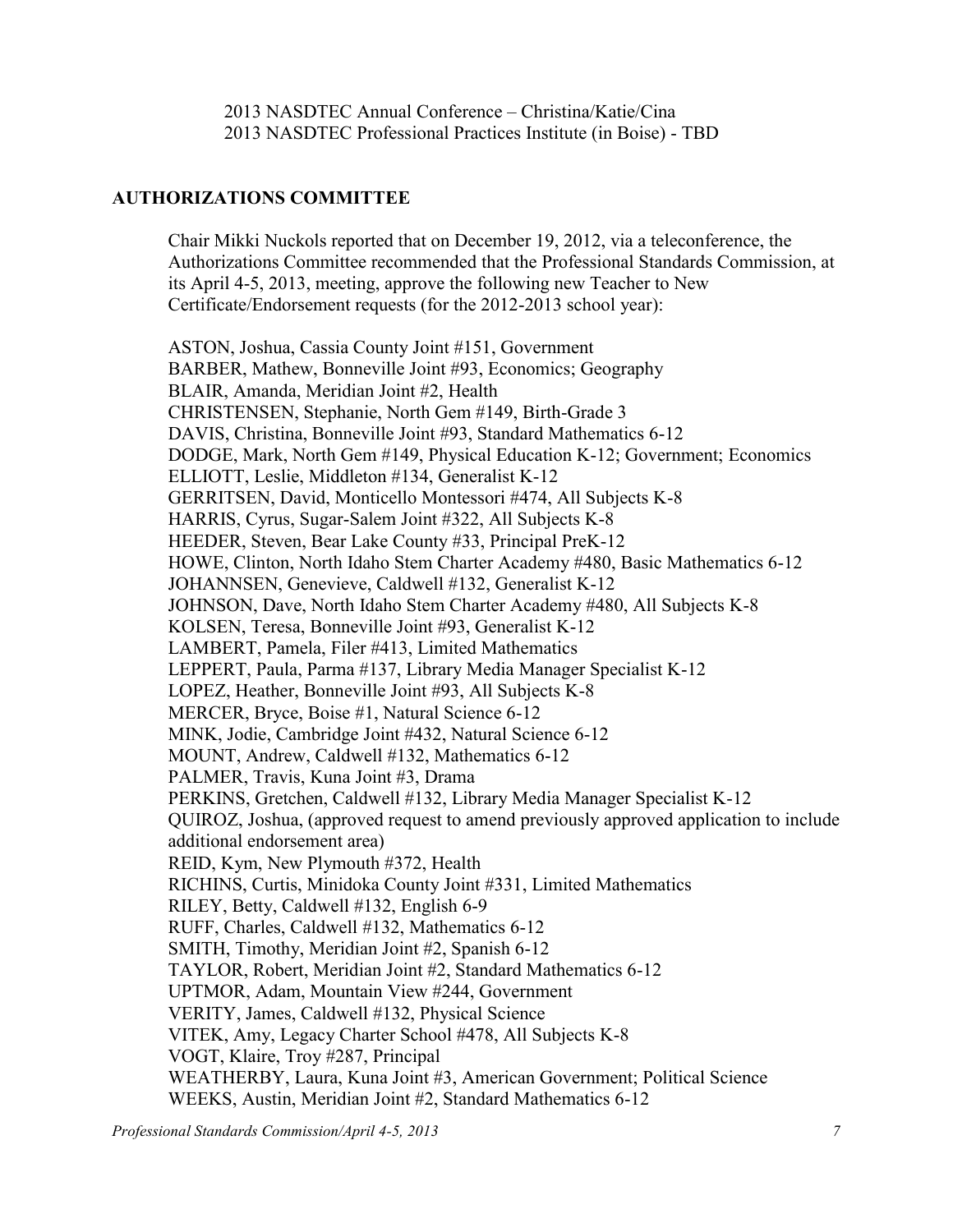WEKKS, Ruth, Bear Lake County #33, Economics 6-12 WIGHT, Donald, Emmett #221, Drama WRIGHT, Jonathan, Caldwell #132, English 6-12 ZUROEVESTE, Angela, Meridian Joint #2, English as a New Language

During the above-mentioned December 19, 2012, teleconference, the Authorizations Committee approved 20 Provisional Authorizations, 2 Pupil Personnel Services, and 4 Content Specialists (for the 2012-2013 school year).

On February 19, 2013, via a teleconference, the Authorizations Committee recommended that the Professional Standards Commission, at its April 4-5, 2013, meeting, approve the following new Teacher to New Certificate/Endorsement requests (for the 2012-2013 school year):

AUS, Christina, Moscow Charter School #775, Gifted and Talented K-12 BASTIAN, Maeli, Idaho Virtual Academy #452, Physical Education (already approved but petitioned the committee to consider Option IV) BETTENCOURT, Jacque, Sage International School #475, Principal BEVER, Brady, Salmon #291, American Government BONNER, Robyn, Orofino Joint #171, Counselor CHRISTENSEN, Laureli, Another Choice Virtual Charter School #476, Social Studies; English DILLBECK, Ember, Another Choice Virtual Charter School #476, Health GRAVES, Kathy, Meridian Joint #2, Gifted and Talented K-12 JONES, Ty, Hagerman Joint #233, Superintendent PACE, Dustin, Salmon #291, Drama RICHARDS, Michael, Meadows Valley #11, Basic Mathematics 6-12 SANDIDGE, Laura, Another Choice Virtual Charter School #476, Principal SINDT, Megan, St. Maries Joint #41, Communications 6-12 THERIEN, Kathy, New Plymouth #372, Library Media Specialist TURRILL, Linda, Orofino Joint #171, Family and Consumer Science TWISS, Bradley, Hansen #415, Health VON LINDERN, Aaron, Inspire Connections Academy #457, Natural Science WARD, Suzanne, Vallivue #139, Generalist K-12 ZAMORA, Felipe, Buhl Joint #412, Natural Science ZUCKER, Todd, Weiser #431, Social Studies

During the above-mentioned February 19, 2013, teleconference, the Authorizations Committee approved 7 Provisional Authorizations and 1 Pupil Personnel Services (for the 2012-2013 school year).

During its April 4, 2013, meeting the Authorizations Committee recommended that the Professional Standards Commission approve the following new Teacher to New Certificate/Endorsement requests (for the 2012-2013 school year):

BUTTCANE, Carmen, Richfield #316, Economics DeVORE, Roy, Mountain Home #193, Mathematics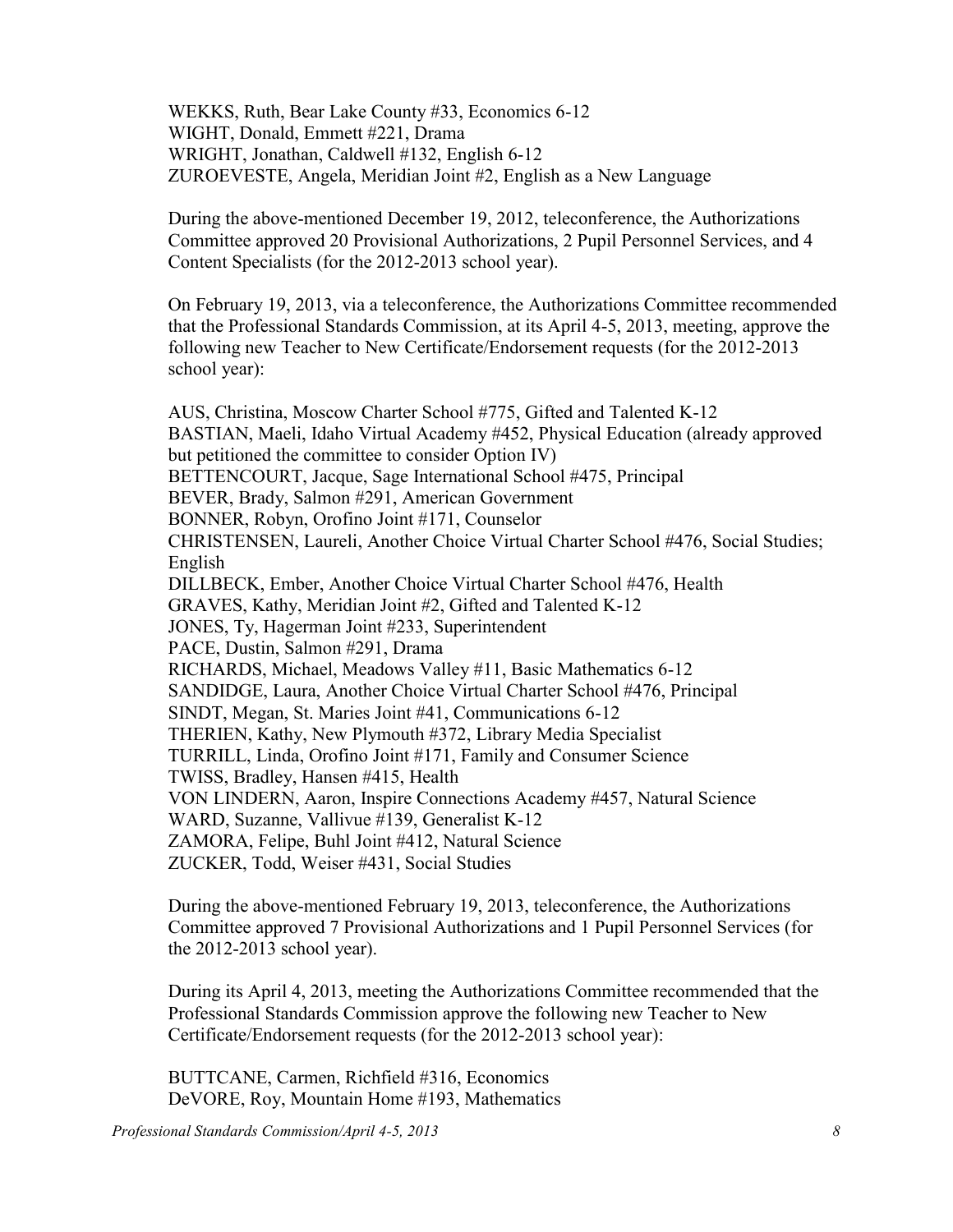DURAND, Anita, Mountain Home #193, Generalist K-12 HANEY, LeaAnne, Vallivue #139, Generalist K-12 MARTIN, Kimberly, Bonneville Joint #93, All Subjects K-8 MORAN, Sherie, Cambridge Joint #432, Limited Mathematics SATTERFIELD, Rosanna, Lewiston #340, Chemistry SWENSON, Matthew, Northwest Children's Home Education Center #656, Health K-12 VON LINDERN, Aaron, Inspire Academy Charter School #457, Natural Science (approved request to amend previously approved application to change from Option I to Option IV)

During its April 4, 2013, meeting the Authorizations Committee approved 2 Provisional Authorizations (for the 2012-2013 school year).

**The Commission ACCEPTED the report of the Authorizations Committee.** Motion carried unanimously.

#### **PROFESSIONAL DEVELOPMENT COMMITTEE**

In Chair Kelly Leighton's absence, committee member Mikki Nuckols reported that the committee awarded a total of 22 professional development grants for an expenditure of \$10,228. Eight thank you/reflection letters from recipients in the last grant cycle were reviewed. Many grant recipients have used the funds received to attend regional, schoolwide PBIS Tier 3 Program and Edufest. The committee discussed providing professional development grants in light of the shortage of Commission funds.

**The Commission ACCEPTED the report of the Professional Development Committee.**  Motion carried unanimously.

#### **BUDGET SUBCOMMITTEE**

Katie Rhodenbaugh reported that the problem that occurred during the transition from the former FoxPro certification system to the new Teacher Certification Application within the Department of Education has been resolved. The budgets for September 2012 through February 2013 have been reconciled, and the budget narratives for those months have been distributed to Commission members. The Commission has an overall increase in revenue of about \$9,000 from February 2012 to February 2013. Christina Linder noted that it is anticipated that postsecondary certification responsibilities (and consequently certification fees) for teachers, counselors, and administrators working at technical colleges in the state will soon transfer from Teacher Certification to Professional-Technical Education, resulting in a funding loss of about \$2,000 per year for the Commission. The budget for FY14 that begins July 1 was distributed to members, and Budget Subcommittee Chair Shelly Rose requested that committee chairs review it for needed line item adjustments. At the June Commission meeting, the FY14 budget may be revised and the FY15 budget will be looked at closely.

It was requested that Nick Smith submit a formal request from the Department of Education to the Office of the Attorney General for an opinion to determine if it is within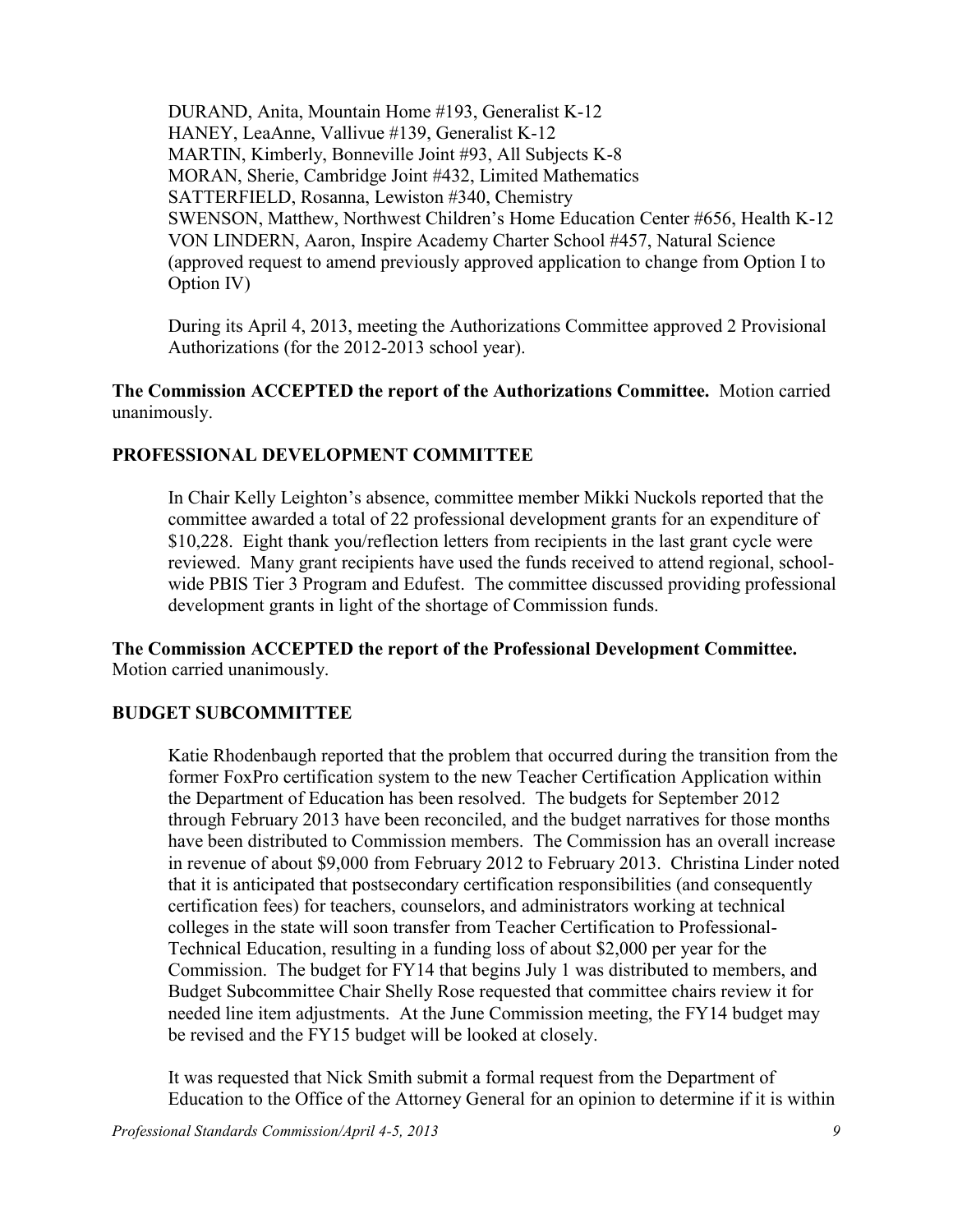the Commission's scope to provide 1) professional development of any kind; 2) specific professional development grants to individuals; and 3) specific professional development grants that include technology as a component to individuals. If the answer to 1) above is yes, then the Commission would like to ask Deputy Attorney General Andy Snook if it is up to the Budget Subcommittee to determine how to reach the most teachers in the most effective way.

**The Commission ACCEPTED the report of the Budget Subcommittee.** Motion carried unanimously.

## **STANDARDS COMMITTEE**

Standards Committee Chair Kathy Aiken reported on the following committee discussion items (unless indicated otherwise):

- 1. At the June Commission meeting, the Standards Committee will be reviewing the proposed standards revisions made by standards review teams during the past year. Katie Rhodenbaugh will email those standards revisions to committee members the first week of May, and committee members will be asked to carefully review the proposed changes, especially in the English Language Arts and Reading standards, which underwent the most substantial changes in light of incorporating the Idaho Core Standards.
- 2. The committee heard a presentation on and reviewed a proposal regarding Boise State University's new program for an Education Specialist (Ed.S.) in Executive Educational Leadership leading to the Idaho Superintendent endorsement. Committee members had concern over potential loop holes in the Administrator and Superintendent certification and endorsement requirements.

**The Commission PASSED the Standards Committee's recommendation to conditionally approve Boise State University's newly proposed Education Specialist (Ed.S.) in Executive Educational Leadership contingent upon clarification being made that only candidates meeting all established Idaho Administrator Certificate and endorsement requirements as delineated in IDAPA 08.02.02.026.02 will be recommended for the Idaho Superintendent endorsement.** Motion carried unanimously.

3. Committee members discussed the proposed Limited Math endorsement, which is designed to enable professional-technical teachers who are uniquely prepared to offer rigorous math content to students who are better able to grasp math concepts through applied learning. This will aid districts in offering enough math courses to meet the newly increased high school graduation requirements. The endorsement is not intended to weaken the rigor of the Standard Math endorsement. There is a pilot cohort of professional-technical educators undergoing concentrated current, relevant mathematics professional development coursework in preparation for the Limited Math endorsement. The committee will share the endorsement draft with mathematics educators at various institutions and then gather/review data from the pilot.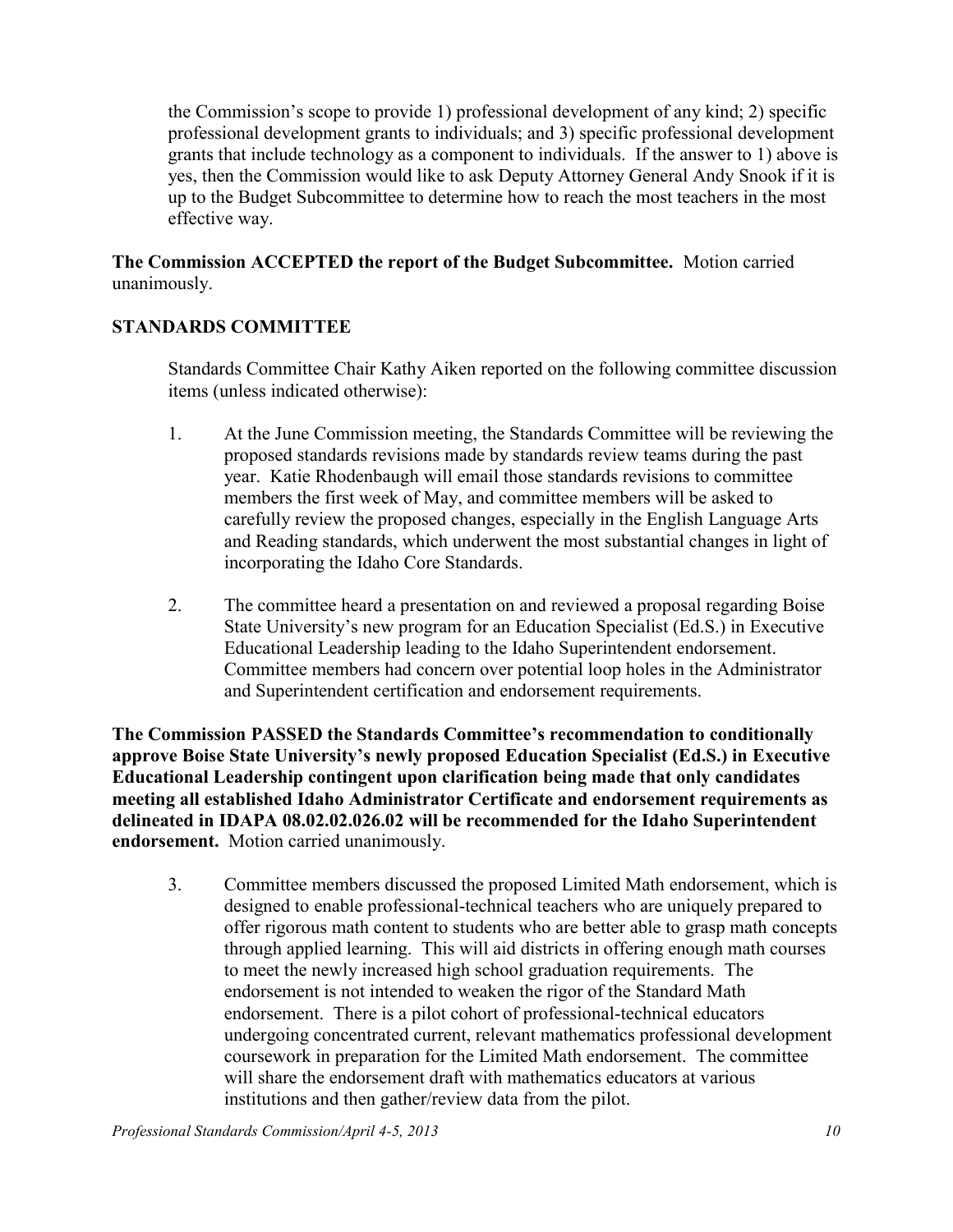- 4. The committee discussed the Supervisor/Coordinator of Special Education endorsement, for which there are no requirements/standards. The endorsement will be disseminated to constituent groups for feedback and assessment of need and then discussed again at a future meeting.
- 5. Christina Linder updated committee members on the fact that institutions without a physical presence in Idaho are not required to register with the State Board and consequently can offer online educator preparation programs, often through false advertising, to Idaho residents. Candidates prepared through these programs are not eligible for Idaho teacher certification unless the institution is nationally accredited through NCATE/CAEP. Nick Smith will bring this to the attention of the Attorney General Consumer Protection Division.
- 6. Considerable progress has been made in coordinating the approval processes of both the State Board and the Professional Standards Commission for new programs (see ADMINISTRATIVE REPORT, item 9, page 6).
- 7. The annual Praxis changes for the 2013-2014 testing year are now available. Katie Rhodenbaugh will email that information to Commission members in the near future.
- 8. The committee discussed the Teach for America program as a viable alternate route option to serve Idaho's staffing needs. It is a national corps of college graduates and professionals who commit to teach for two years in high-needs communities and raise student achievement in public schools.
- 9. The committee discussed the idea of posting/not posting state program approval reports on the Department of Education website. The department gets calls from potential students looking for approved programs leading to an endorsement in various content areas and thus needs easily accessible information on such programs. The committee has a plan to eventually post on the Department of Education website the links to current website information from each institution to fulfill the above-mentioned need.

**The Commission ACCEPTED the report of the Standards Committee.** Motion carried unanimously.

# **EXECUTIVE COMMITTEE**

Chair Dan Sakota reported that the Executive Committee met with Andy Snook, Shannon Haas, and Annette Schwab to discuss ethics case information.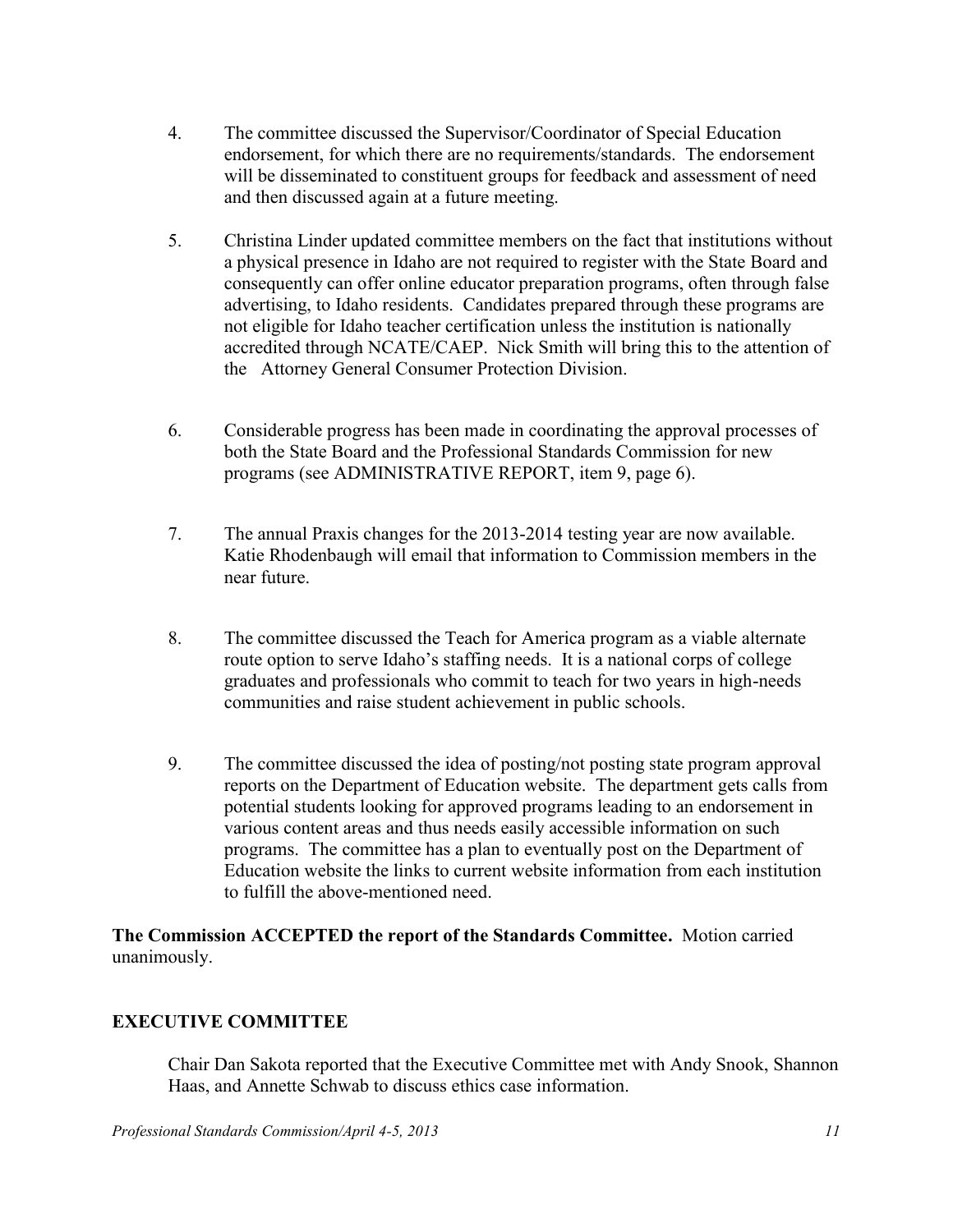**M/S (Bierne/Meyer): To move the Executive Committee into Executive Session to review and discuss investigation records exempt from disclosure as prescribed by Idaho Code §67- 2345(d).** Motion carried unanimously.

Andy Snook reviewed the cases needing Executive Committee decisions.

**M/S (Nelson/Henry): To move the Executive Session of the Executive Committee into Open Session to vote on investigation records exempt from disclosure as prescribed by Idaho Code §67-2345(d).** Motion carried unanimously.

Dan reported the following actions taken on cases:

Case #21201 – Letter of Reprimand Case #21217 – Letter of Reprimand Case #21219 – No Sufficient Grounds Case #21221 – Revocation Case #21223 – No Sufficient Grounds Case #21225 – No Sufficient Grounds; warning letter Case #21227 – Letter of Reprimand Case #21233 – Indefinite Suspension Case #21302 – Letter of Reprimand Case #21303 – Letter of Reprimand Case #21306 – Indefinite Suspension Case #21307 – Indefinite Suspension

Cases closed: #21022, #21211; #21219; #21223; #21225; #21232

There are currently 12 cases under investigation, 4 cases pending stipulation, 2 cases in which the administrative complaints have been filed or are to be filed, 5 default cases, and 3 cases in which a hearing has been requested.

The Executive Committee discussed the fact that Idaho is among very few states that do not report Letters of Reprimand in ethics cases to the NASDTEC Clearinghouse and that it may be of benefit to our state and other states if we were to adopt that practice.

### **The Commission PASSED the Executive Committee's recommendation to begin reporting Letters of Reprimand in ethics cases to the NASDTEC Clearinghouse immediately.**

Committee members discussed the fact that Idaho does not currently send "case closed" letters to the complainant after the Commission has taken action in an ethics case. This practice contributes to the misconception that the Commission takes no action on ethics complaints submitted to the body.

**The Commission PASSED the Executive Committee's recommendation that the Commission begin sending "case closed" letters, including the fact that a public records request can be made to the Department of Education, to the complainant after the Commission has taken formal disciplinary action in an ethics case.**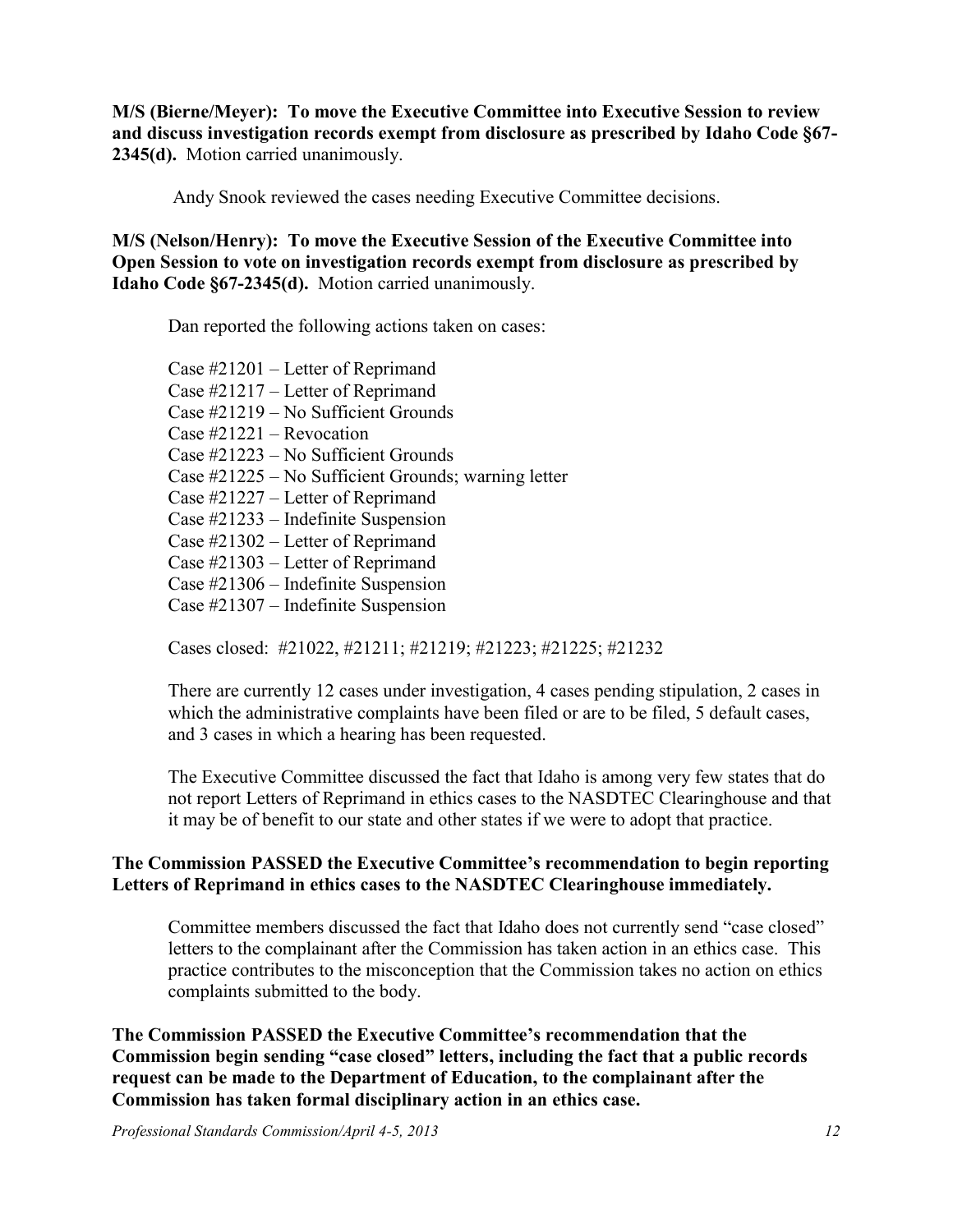The committee discussed the possible need for another ethics hearing panel chairperson training, as it has been four years since the last one.

### **The Commission PASSED the Executive Committee's recommendation to conduct a Commission hearing panel chair training on the afternoon of August 8, 2013.**

**The Commission ACCEPTED the report of the Executive Committee.** Motion carried unanimously.

### **NEW BUSINESS**

### **2013-2014 Commission Meeting Dates**

The Commission discussed scheduling their meeting dates for 2013-2014.

**M/S (Nuckols/Bierne): To accept the following Commission meeting dates for 2013-2014: August 7-8; October 17-18; January 23-24; March 20-21; and May 29-30.** Motion carried unanimously (one abstention).

## **Member Vacancy/Nomination**

A Commission member representation vacancy (due to retirement) effective June 30, 2013, is as follows:

Daylene Petersen (Secondary Classroom Teacher)

Nominations for the above-mentioned vacancy will be submitted for approval consideration at the June 19-20 State Board meeting.

# **COMMUNICATION PLAN**

Paula Kellerer reported that items of interest in these meeting minutes that members may want to communicate to their constituencies include:

- Code of Ethics for Idaho Professional Educators has been revised; those revisions will go into effect when the 2014 legislative session ends - (see page 2)
- State Board has combined the minimal amount that is appropriated for scholarships under one scholarship called the Opportunity Scholarship; the board will be setting the actual amount for the scholarship in the near future  $-$  (see page 3, STATE BOARD REPORT, first paragraph)
- Administrator preparation standards will be reviewed in early May (see page 4, ADMINISTRATIVE REPORT, item 1)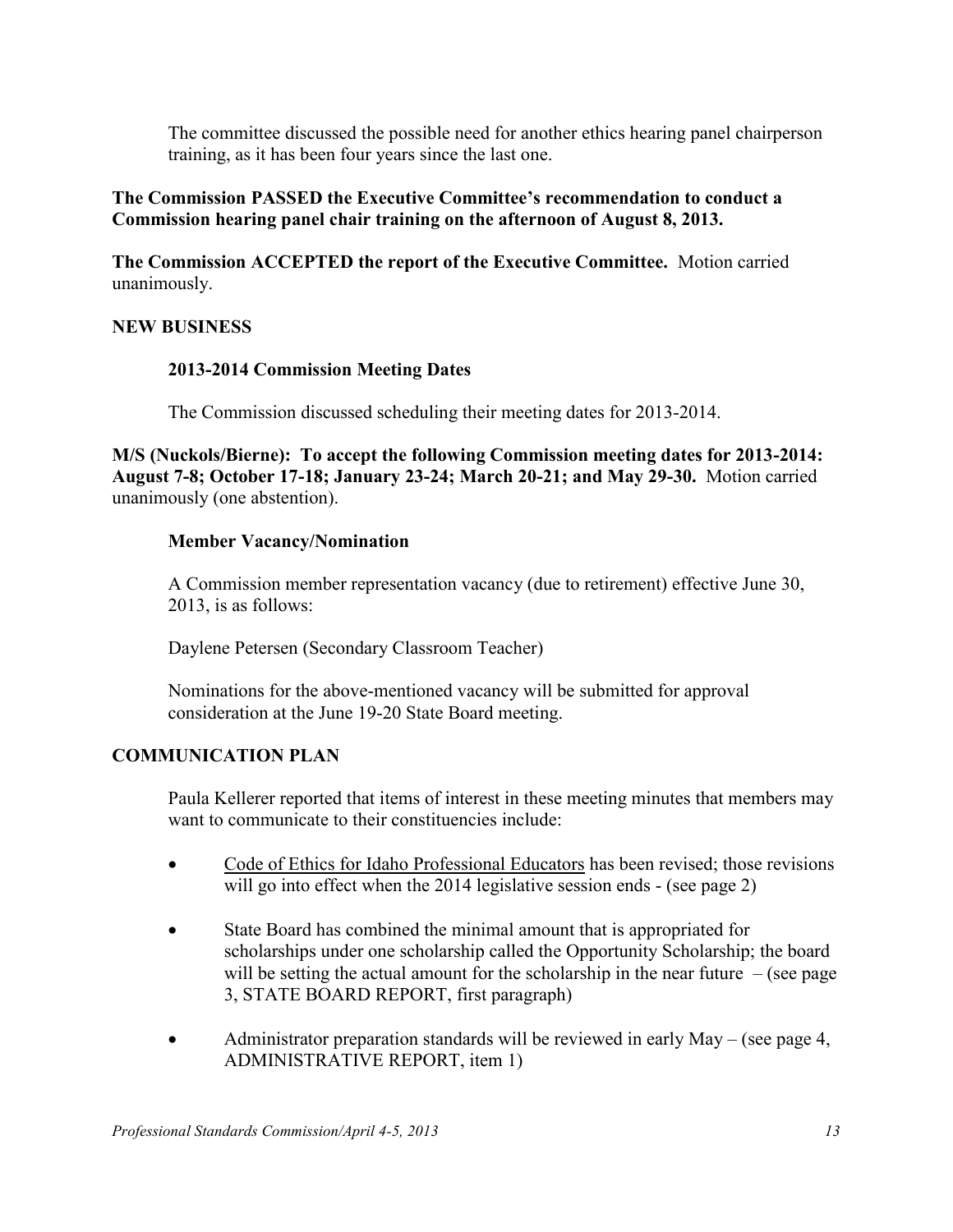- Schoolnet implementation for higher education is scheduled for spring of 2013 through fall of 2014; it will include access for administrator preparation programs – (see page 4, ADMINISTRATIVE REPORT, item 2)
- Rule change for evaluation of all instructional staff, principals, and superintendents; one evaluation annually by May 1 and one of two documented observations by January 1; 33 percent of evaluation results based on multiple objective measures of student achievement growth; 67 percent of evaluation results based on Professional Practice aligned to Danielson Framework; Professional Practice measures made up of two observations and one of parent/guardian input, student input, and/or portfolios; adoption of three performance levels, principal evaluation standards remained as they were before – (see page 4, ADMINISTRATIVE REPORT, item 3)
- Standards reviews for the year have been completed (see page 5, ADMINISTRATIVE REPORT, item 4)
- Idaho Higher Education Coalition working on a common state performance assessment for teacher candidates – (see page 5; ADMINISTRATIVE REPORT, item 5)
- More than 300 administrators in Cohorts I and II of Evaluator Training have had face-to-face training and the proof-of-proficiency assessment; Cohort III will probably only get the online training due to lack of funding; Cohorts I and II, and perhaps Cohort III, will get training in coaching stances – (see page 5, ADMINISTRATIVE REPORT, item 6)
- Idaho Math Steering Committee developing further standards around MTI work that all universities can access – (see page 6, ADMINISTRATIVE REPORT, item 8)
- Program approval process for proposed programs streamlined (see page 6, ADMINISTRATIVE REPORT, item 9)
- CCSSO and CAEP put forward recommended standards (see page 6, ADMINISTRATIVE REPORT, item 10)
- SHEEO and NASH designing initiative to look at teacher preparation programs (see page 6, ADMINISTRATIVE REPORT, item 12)
- NASDTEC 2013 Professional Practices Institute (PPI) to be held in Boise October 22-24 (page 6, ADMINISTRATIVE REPORT, item 14)